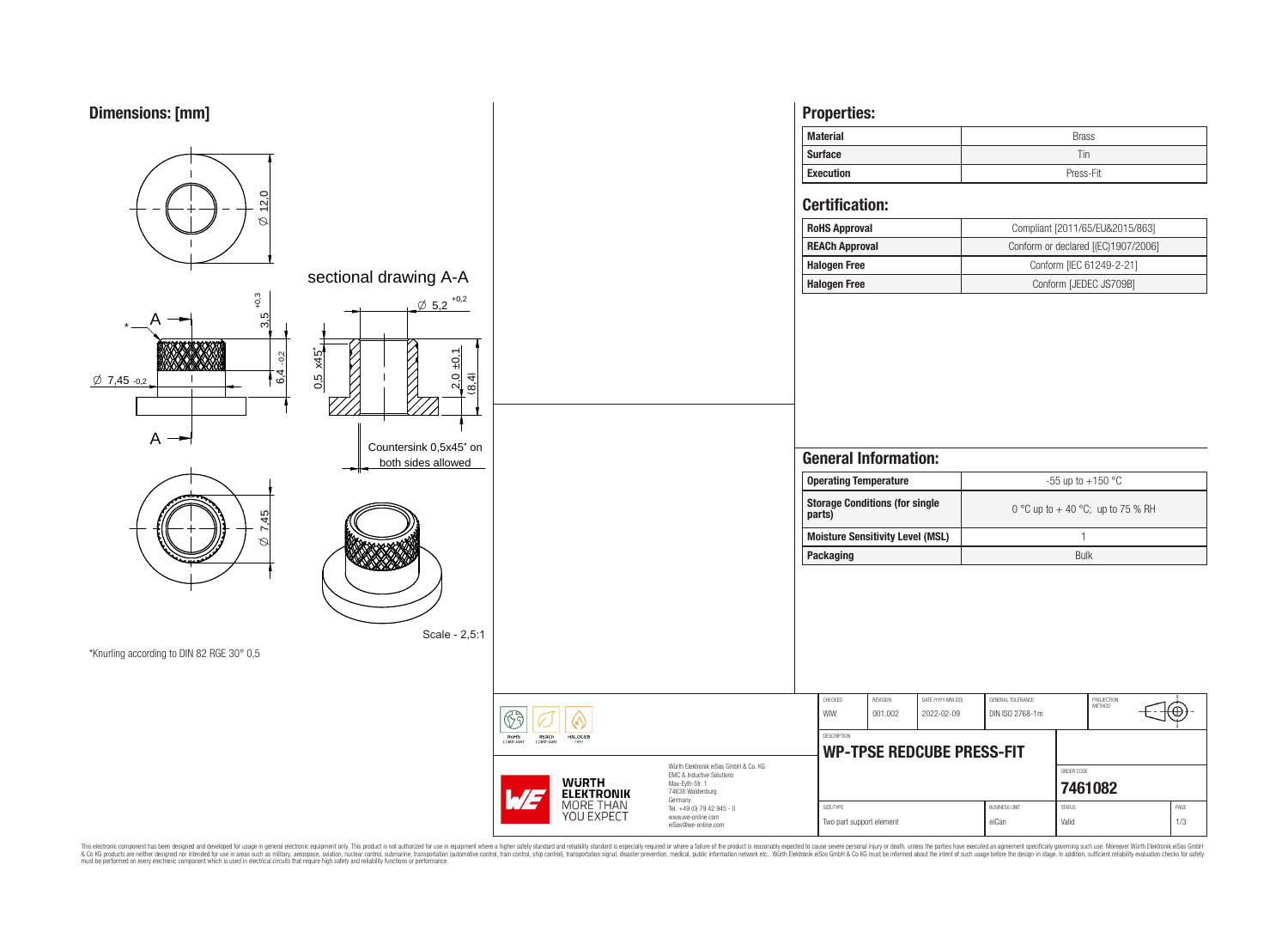# **Cautions and Warnings:**

# **The following conditions apply to all goods within the product series of REDCUBE Press-Fit of Würth Elektronik eiSos GmbH & Co. KG:**

### **General:**

- This electromechanical component was designed and manufactured for use in general electronic equipment.
- Würth Elektronik must be asked for written approval (following the PPAP procedure) before incorporating the components into any equipment in fields such as military, aerospace, aviation, nuclear control, submarine, transportation (automotive control, train control, ship control), transportation signal, disaster prevention, medical, public information network, etc. where higher safety and reliability are especially required and/or if there is the possibility of direct damage or human injury.
- Electromechanical components that will be used in safety-critical or high-reliability applications, should be pre-evaluated by the customer.
- The component is designed and manufactured to be used within the datasheet specified values. If the usage and operation conditions specified in the datasheet are not met, the component may be damaged or dissolved.
- Do not drop or impact the components, the component may be damaged.
- The responsibility for the applicability of the customer specific products and use in a particular customer design is always within the authority of the customer.
- Würth Elektronik products are qualified according to international standards. Würth Elektronik does not warrant any customer qualified product characteristics beyond Würth Elektroniks' specifications, for its validity and sustainability over time.

### **Product Specific:**

### **Press-Fit Technology:**

Follow all instructions in the datasheet, especially:

- Drill-hole specifications.
- Wave and reflow soldering is not applicable.
- During press-fit process, PCB should be supported by matrix against bending.
- Chip formation due to material displacement is permitted.

### **Storage Conditions:**

- Products shall be used within the period of 12 months based on the day of shipment.
- Do not expose the components to direct sunlight.
- The storage conditions in the original packaging are defined according to DIN EN 61760-2.
- The storage conditions stated in the original packaging apply to the storage time and not to the transportation time of the components.

#### **Packaging:**

• The packaging specifications apply only to purchase orders comprising whole packaging units. If the ordered quantity exceeds or is lower than the specified packaging unit, packaging in accordance with the packaging specifications cannot be ensured.

### **Handling:**

- The maximum permissible torques must be complied with to prevent mechanical destruction. REDCUBE Press-Fit right angled versions have to be fixed and hold in position when the screw is tightened. Otherwise the PCB can be damaged.
- Blind hole thread: the dimension of the thread length in the drawing (page 1) defines the minimum screw-in depth of a screw.
- External thread: the dimension of the shaft length in the drawing (page 1) includes the thread run-out. The usable thread length is defined by DIN 76-1:2016-08 (Table 1, a1).

These cautions and warnings comply with the state of the scientific and technical knowledge and are believed to be accurate and reliable. However, no responsibility is assumed for inaccuracies or incompleteness.

| $\circledS$                                                              |                                                                                                                                                                                               | CHECKED<br>WIW                        | <b>REVISION</b><br>001.002                             | DATE (YYYY-MM-DD)<br>2022-02-09 | GENERAL TOLERANCE<br>DIN ISO 2768-1m |                        | PROJECTION<br>METHOD | ₩Ψ |             |  |
|--------------------------------------------------------------------------|-----------------------------------------------------------------------------------------------------------------------------------------------------------------------------------------------|---------------------------------------|--------------------------------------------------------|---------------------------------|--------------------------------------|------------------------|----------------------|----|-------------|--|
| RoHS<br><b>REACh</b><br><b>HALOGEN</b><br>COMPLIANT<br>FREE<br>COMPLIANT |                                                                                                                                                                                               |                                       | <b>DESCRIPTION</b><br><b>WP-TPSE REDCUBE PRESS-FIT</b> |                                 |                                      |                        |                      |    |             |  |
| <b>WURTH</b><br>ATE<br><b>ELEKTRONIK</b>                                 | Würth Elektronik eiSos GmbH & Co. KG<br>EMC & Inductive Solutions<br>Max-Evth-Str. 1<br>74638 Waldenburg<br>Germany<br>Tel. +49 (0) 79 42 945 - 0<br>www.we-online.com<br>eiSos@we-online.com |                                       |                                                        |                                 |                                      | ORDER CODE<br>7461082  |                      |    |             |  |
| MORE THAN<br>YOU EXPECT                                                  |                                                                                                                                                                                               | SIZE/TYPE<br>Two part support element |                                                        |                                 | <b>BUSINESS UNIT</b><br>eiCan        | <b>STATUS</b><br>Valid |                      |    | PAGE<br>2/3 |  |

This electronic component has been designed and developed for usage in general electronic equipment only. This product is not authorized for use in equipment where a higher safety standard and reliability standard si espec & Ook product a label and the membed of the seasuch as marked and as which such a membed and the such assume that income in the seasuch and the simulation and the such assume that include to the such a membed and the such